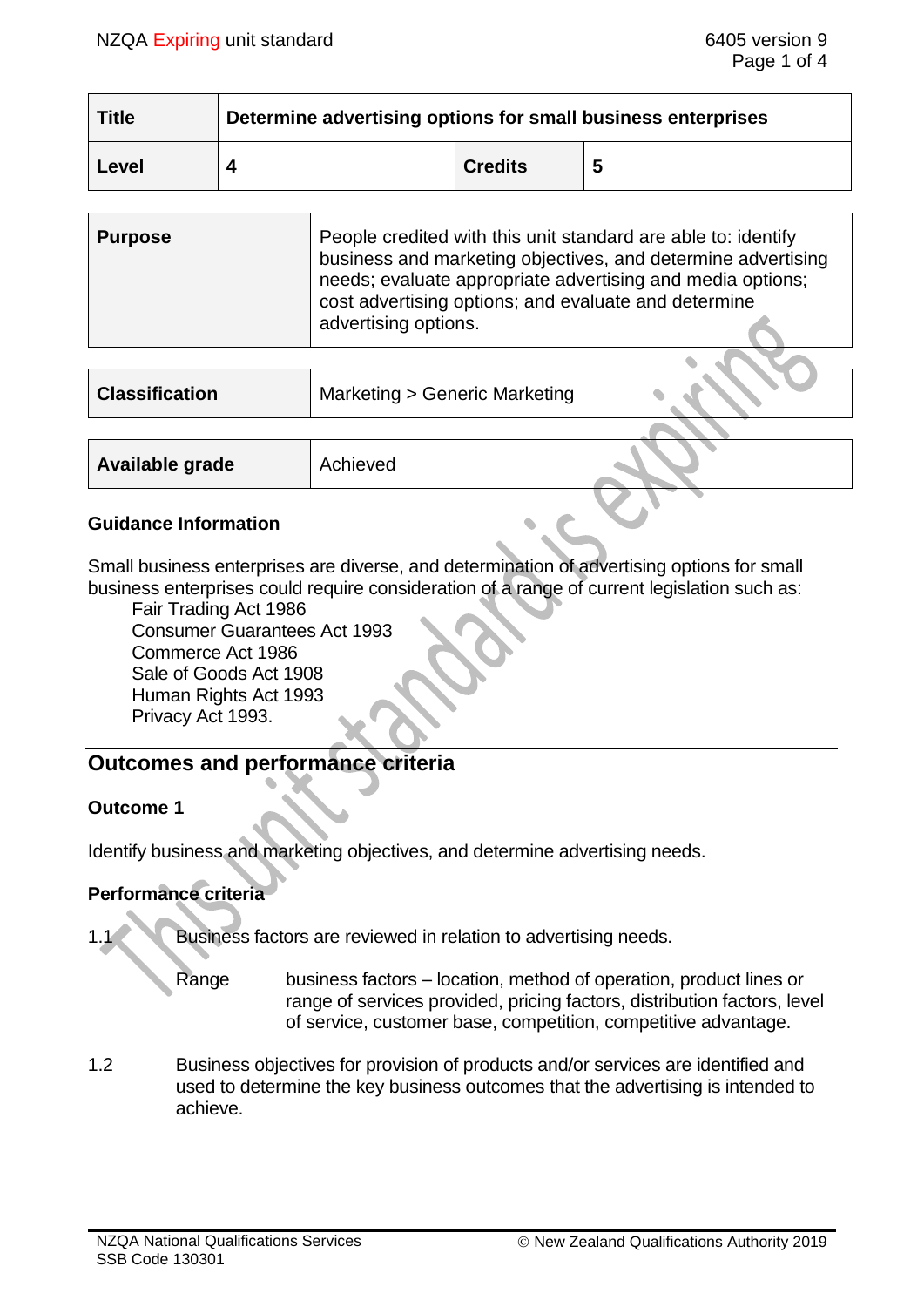- Range business outcomes may include but are not limited to building awareness and promoting image; enhancing consumer understanding of products and/or services offered; establishing benefits of products and/or services; responding to seasonal sales variations; attracting new customers; consolidating loyalty of existing customer base; managing inventory levels.
- 1.3 Marketing objectives are identified and used to determine the marketing focus for advertising activities in terms of sales volume, market share, and profit.
- 1.4 Customer needs for products and/or services are researched, target customer profile is established, and target market area is determined in relation to location and distribution method(s) and capacity of the business operation.
- 1.5 Needs of the small business operation are determined in relation to the development and execution of cost-effective messages and advertisements that achieve targeted customer response(s), and advertising and marketing objectives.

#### **Outcome 2**

Evaluate appropriate advertising and media options.

### **Performance criteria**

- 2.1 Advertising media options are determined and evaluated in relation to methods for communicating product and/or service features and benefits, and enhancing customer awareness of need for product and/or service.
	- Range print media options may include but are not limited to  $-$  newspaper, magazine, broadsheet, leaflet, brochure, directory, outdoor signage; electronic media options may include but are not limited to – radio, cinema, television, computer, telecommunications.
- 2.2 Features and benefits of media options are evaluated and assessed in terms of their capacity to achieve key advertising outcomes.
- 2.3 Direct response advertising techniques are identified and evaluated for their effectiveness in achieving advertising objectives for the product and/or service.
	- Range  $\qquad$  techniques may include but are not limited to  $-$  telephone, direct mail, newspapers, magazines, television, coupons, radio.
- 2.4 Providers of advertising advice are identified, and their services are evaluated for effectiveness in achieving advertising objectives for the product and/or service.
	- Range service providers may include but are not limited to  $-$  advertising agencies, consultants, contractors, media services, competitors, informal sources.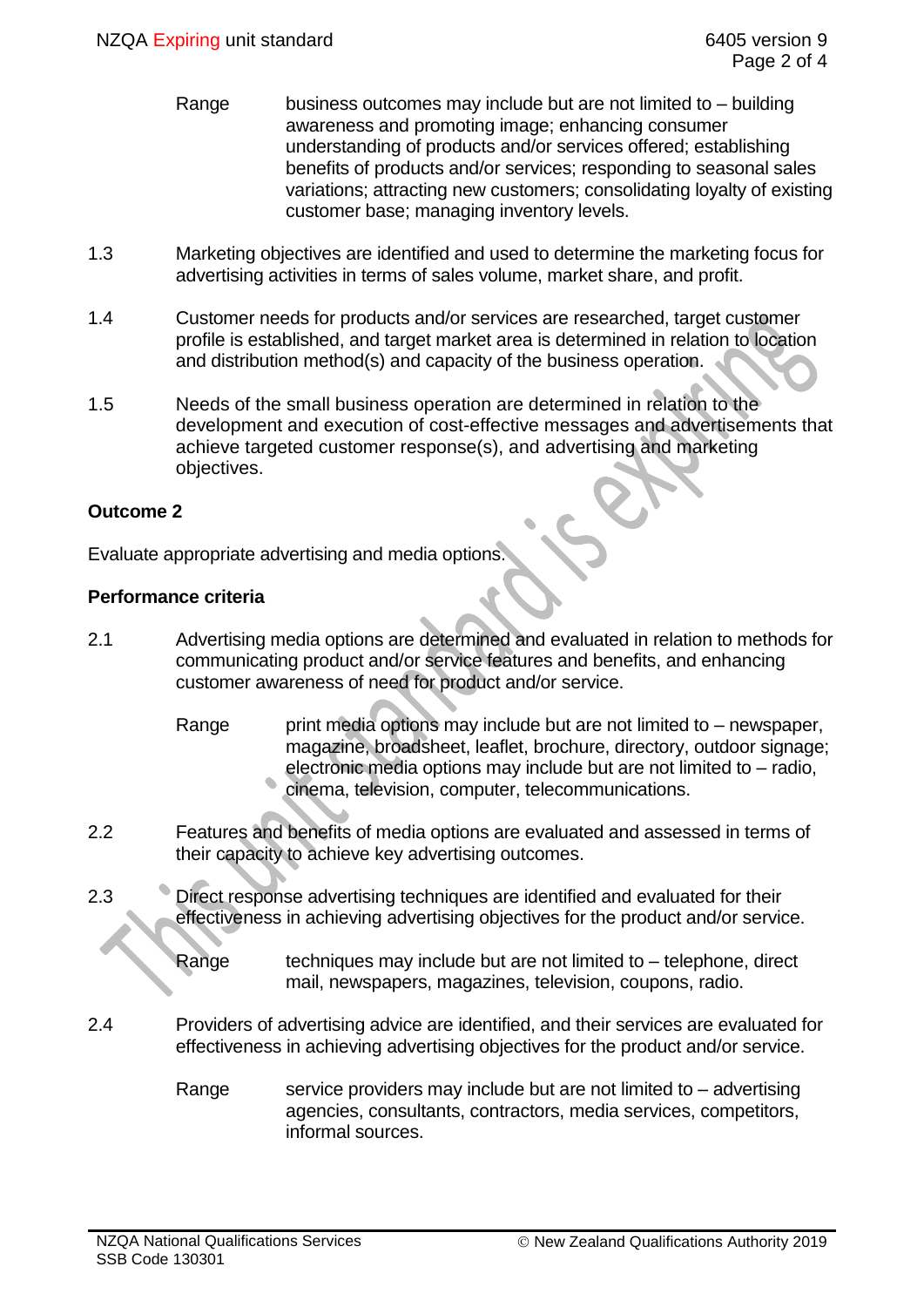### **Outcome 3**

Cost advertising options.

### **Performance criteria**

- 3.1 Cost analysis determines standard costs of time and space for selected advertising media.
- 3.2 Cost analysis assesses variable costs related to advertising timing, frequency, seasonality, and special offers.
- 3.3 Comparisons are made of costs of professional advice and services provided by advertising agencies, consultants, contractors, and media services.
- 3.4 Cost-free options are identified and assessed in terms of advertising potential.

Range sources of options may include but are not limited to – publications, trade and/or service associations, suppliers, media services, staff, customers, personal and business contacts.

- 3.5 Cost-effectiveness of advertising options is assessed in relation to achievement of target customer responses, advertising outcomes, and marketing objectives.
- 3.6 Targeted advertising results are quantified in relation to selected marketing objectives for product lines and/or services.

Range sales volume, market share, profit.

3.7 Advertising budget is established that resources advertising activities within the funding capacity of the small business enterprise.

# **Outcome 4**

Evaluate and determine advertising options.

# **Performance criteria**

- 4.1 Advertising content, copy, layout, and timing are developed and evaluated in terms of meeting advertising needs.
	- Range evaluation may include but is not limited to advertising message; product and/or service information; visual impact and appeal; advertisement size; location within print media; timing of broadcast media; accuracy of content; extent of customer focus of advertisement; customer response stimuli; business image enhancement; period of advertising activity.
- 4.2 Advertisements are evaluated for accuracy of information and compliance with legislation and local government regulations governing advertising activities.